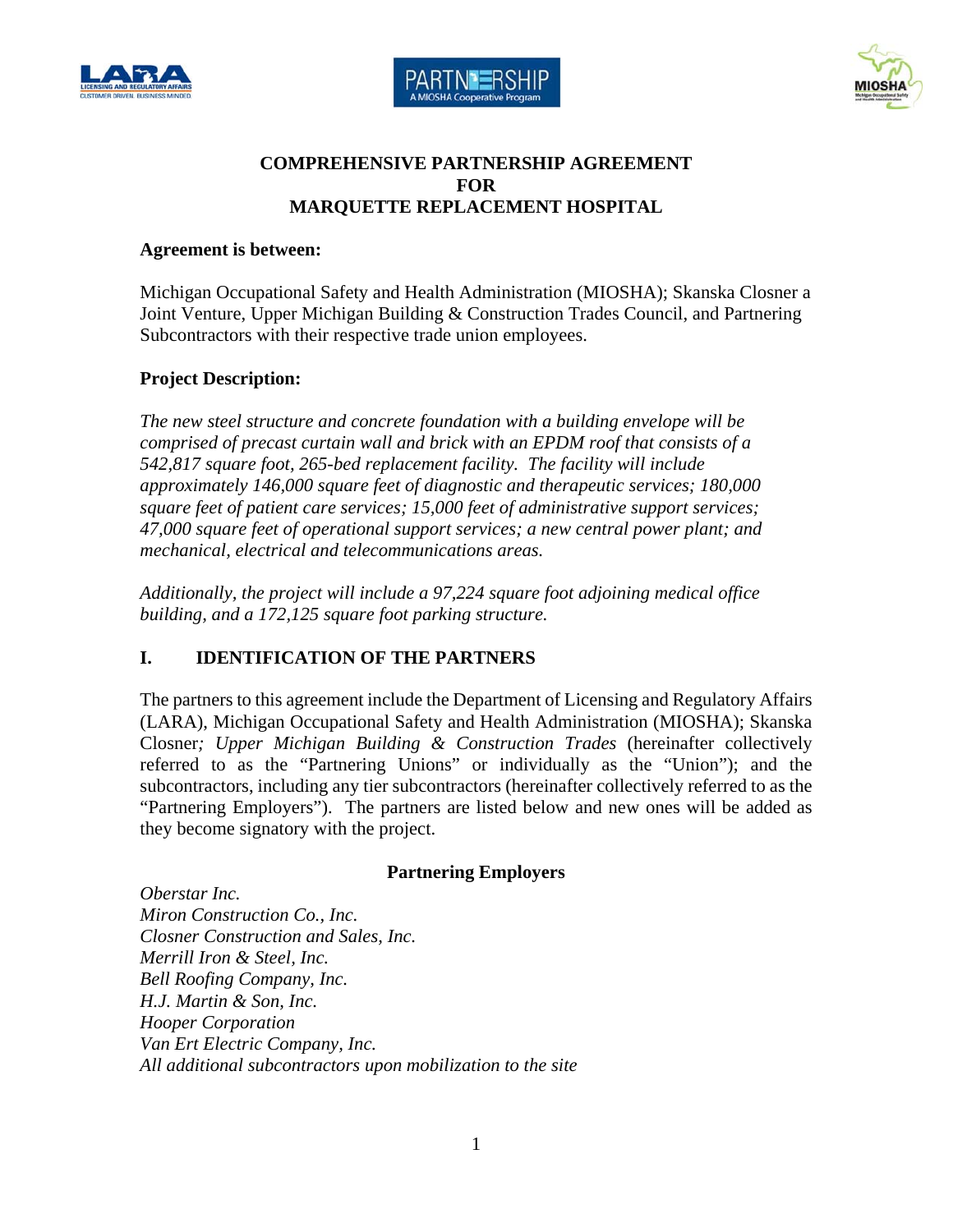#### **Partnering Unions**

*U.P. Construction & Building Trades Council* 

#### **II. COMMITMENT**

The leadership of MIOSHA, *Skanska Closner*, partnering employers, and partnering unions through a common vision is committed to providing all trades people and subcontractors a healthful and safe work place and to demonstrate leadership, responsibility, and accountability in furthering worker health and safety at all levels.

The practice of diligence, good judgment, and common sense by all project team members, including subcontractors, helps to create an environment in which the frequency of accidents is substantially reduced. The *Skanska Closner* Safety and Health Program has the total commitment of all management levels and receives top priority in its application.

The *Skanska Closner* Safety and Health Program has been established principally to govern the activities of all personnel employed in any capacity on *Marquette Replacement Hospital* and is dedicated to the goals as stated by the Michigan Occupational Safety and Health Act (MIOSHA): To provide work and a place of work that is free from recognized hazards.

 The *Skanska Closner* Safety and Health Program provides an administrative structure within which *Skanska Closner* and trade contractors on the project site shall provide for the safety and health of their employees and other individuals affected by their activities and for the protection of property. This program does not relieve subcontractors of any of their traditional or specific legal responsibilities with respect to occupational safety and health or the protection of property. Rather, it provides for coordination among the individual programs of each trade contractor and monitors each trade contractor's conformance to its respective programs. This prompts the initiation of corrective actions when nonconformance is identified and ensures documentation of safety-related programs, meetings, and incidents. The program is aligned with the MIOSHA mission of assuring the safety and health of Michigan workers.

### **III. GOALS**

The active integration of the *Skanska Closner* Safety and Health Program along with this partnership with the trade unions, subcontractors, and MIOSHA will endorse the ultimate goal of ZERO INJURIES. It is paramount that from the design through construction safety policies and procedures support the Quality of Life on this project by ensuring "everyone goes home the way that they came to work." The injury free vision of a workforce that is supported, motivated, and inspired, must start with the construction craft men and women and their organizations who come from the local communities to build this project.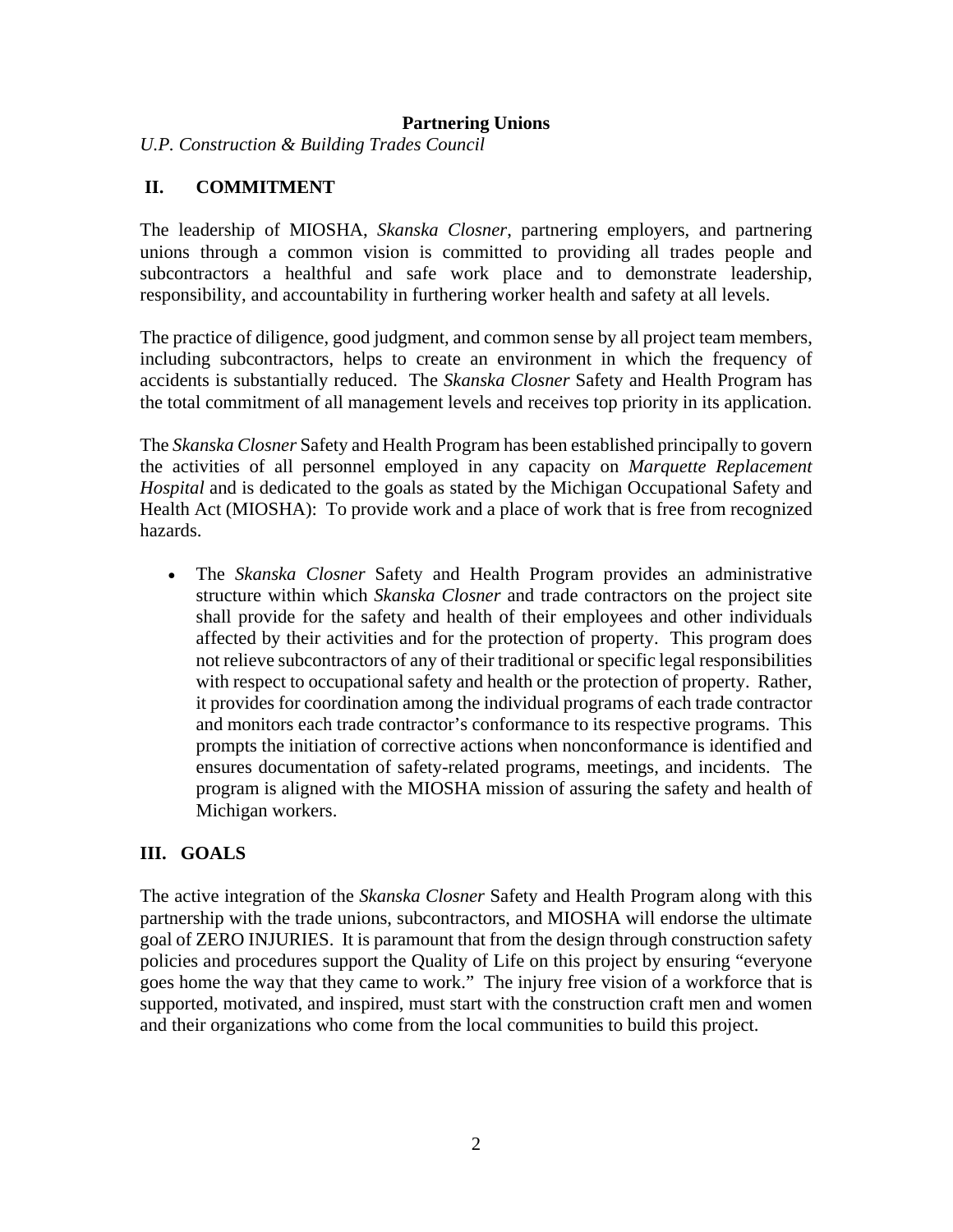#### **Project Primary Safety Goals:**

- ZERO INJURIES
- ZERO ACCIDENTS
- ZERO NEAR MISSES
- Promote positive attitudes and actions in team members that will continue to influence their safety knowledge and performance beyond this specific project.

### **Supporting Goals:**

- One hundred percent safe site conditions through team education, monitoring, and reinforcement.
- Effective coordination and cooperation between trades to enhance and support the safety efforts and performance of each team member individually and the project team as a whole.
- Increased knowledge of safety rules and requirements.

### **IV. ROLES AND RESPONSIBILITIES**

A steering committee will be designated consisting of members from *Skanska Closner*, partnering unions, supporting partners, and partnering employers. The purpose of the steering committee will be to develop an implementation plan; and review data and reports. The partners will meet as appropriate to resolve any issues that arise during the course of this partnership. Once the project is up and running there will be monthly meetings with the steering committee. Every three months the steering committee will meet with MIOSHA to discuss findings, statistics, issues, and review reports.

### **V. OBJECTIVE AND LEVERAGING**

The partners agree to construct a partnership based on mutual respect and trust that leverages the resources of all the parties through the systematic anticipation, identification, evaluation, and control of health and safety hazards involved with the *Marquette Replacement Hospital* construction project, thereby continuously being pro-active in an attempt to reduce or eliminate worker injury and illnesses.

# **VI. SAFETY AND HEALTH PROGRAM**

*Skanska Closner*, the partnering employers, and unions will be committed to the Site-Specific Safety and Health Program that is designed to meet the needs of the ever-changing conditions which are common to the construction industry. Recognizing that engineering techniques alone are not enough to ensure that exposure to hazards are controlled, the program includes coordination; and monitoring and educating the personnel involved in constructing the project. These components will be implemented through the same principles of management control applied throughout all phases of the project.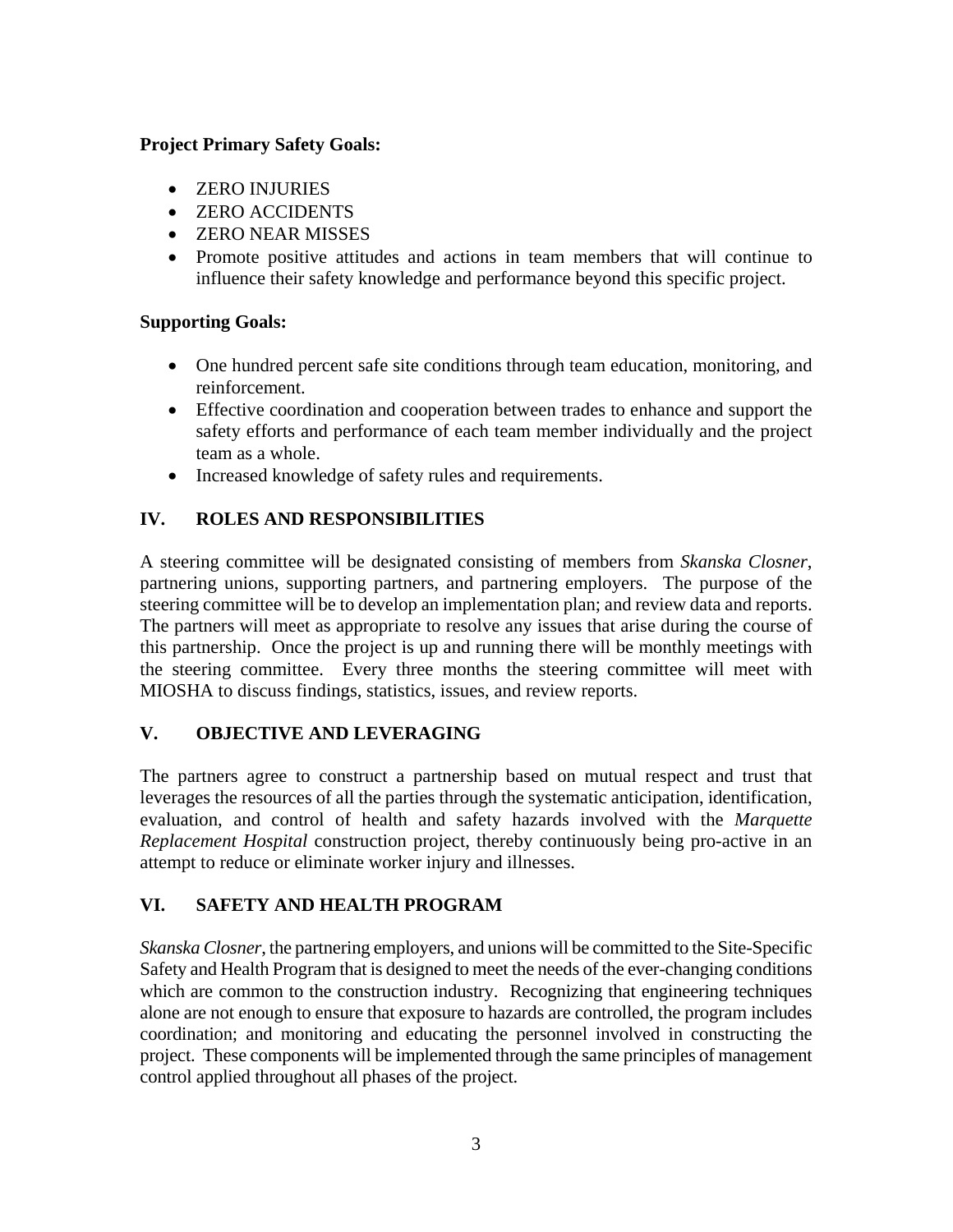#### **Key elements of the** *Skanska Closner* **Site-Specific Safety and Health Program for the** *Marquette Replacement Hospital* (this list is not intended to be all encompassing of the Site Specific Safety and Health Program)

- Adherence to **All** Safety Policies, procedures, and MIOSHA standards.
- 100% fall protection over six feet, including steel erection and roof work.
- 100% Personal Protective Equipment (PPE) including hard hats, eye protection prescription eye wear with side shields or ANSI Z-87.1 protective safety glasses with built in side shields, and appropriate work footwear.
- Mandatory attendance to a project safety orientation. This includes project orientation, a project-specific safety video, and passing a written test at the completion of session.
- All crane operators will be Certified Crane Operators (CCO) as recognized by National Commission for the Certification of Crane Operators (NCCCO) and other recognized certification agencies.
- Mandatory post-accident substance abuse testing along with reasonable suspicion testing as deemed necessary.
- Daily Hazard Analyses are to be completed and submitted to *Skanska Closner* prior to each shift and prior to the beginning of critical work.
- Contractors shall provide a Competent and/or Qualified Person for work operations as identified by MIOSHA standards and/or *Skanska Closner*.
- *Skanska Closner* and the partnering employers on this project will uniformly enforce a disciplinary action plan for employees who fail to work in a safe manner. Automatic suspension/dismissal from this project shall result from any willful or deliberate violation of safety rules or safety policies and procedures.

#### **Subcontractor and Employee Accountability**

- Assume direct responsibility of not less than the minimum level of performance set forth in the Project Safety and Health Program, which means full compliance with the Michigan Occupational Safety and Health Standards, and all applicable federal, state, and local regulations.
- Develop, promote, and maintain a positive safety climate at all times.
- Give consideration to all safety factors during the planning and scheduling of work operations to control potential injury and property damage hazards. (Daily Hazard Analysis or Pre-Task Analysis required.)
- Make their position in the Project Safety and Health Program clear to supervisory personnel, union representatives, and employees by stressing the importance executive management attaches to safety and loss control.
- Provide and enforce the use of all necessary PPE, which includes but is not limited to: hard hats, safety glasses, earplugs, ANSI Type 2 vests, cut resistant level 3 gloves, face shields, respirators, safety harnesses, lanyards, fall protection devices and anchorage systems, etc.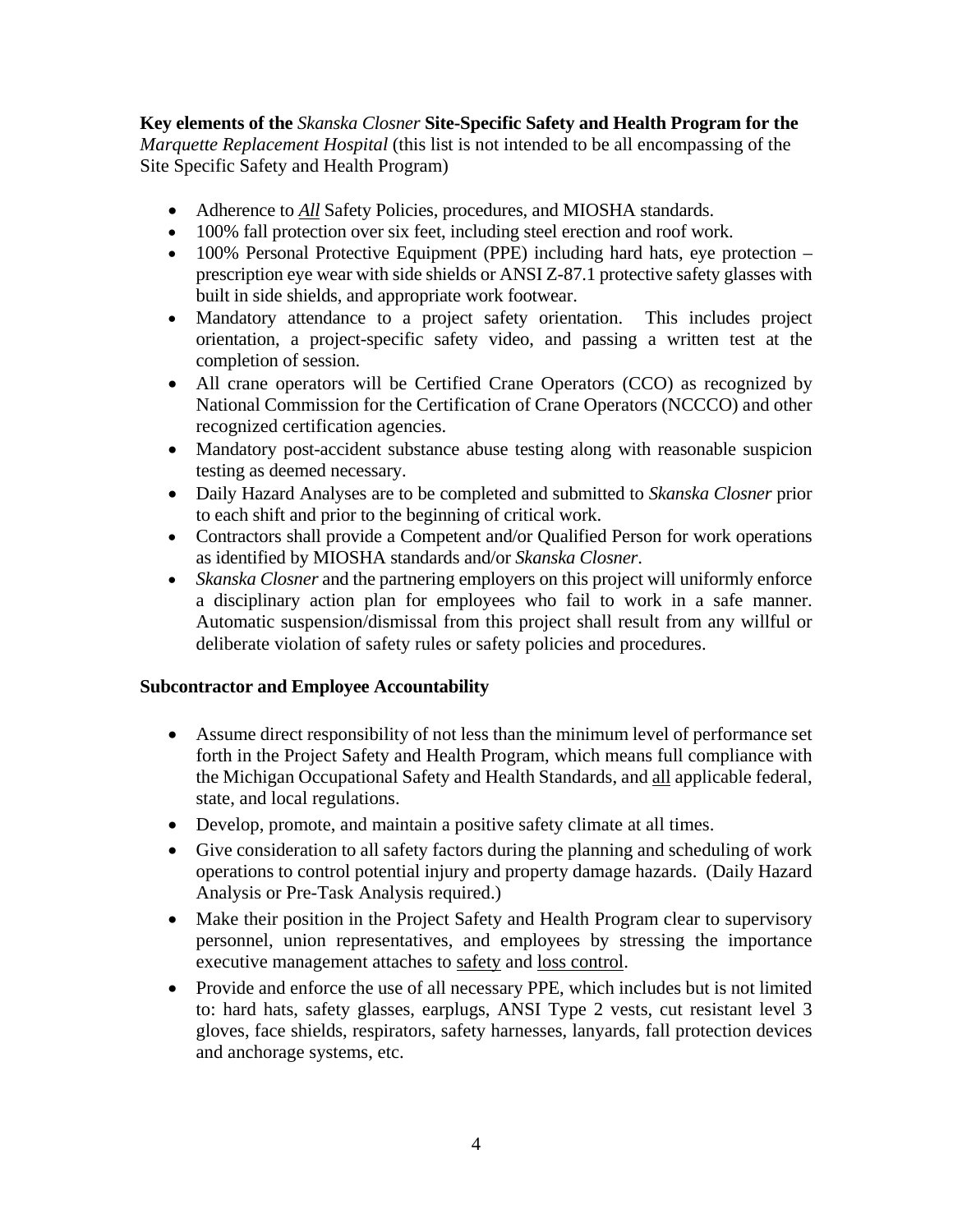- **HARD HATS, SAFETY GLASSES, AND APPROPRIATE FOOTWEAR WILL BE WORN AT ALL TIMES** - This includes management, vendors, visitors, etc.
- Provide properly guarded and maintained tools, machinery, and equipment.
- Ensure that ground fault circuit interrupters are inserted in all required electrical power circuits.
- Provide and maintain good housekeeping conditions and adequate fire protection equipment.
- Provide proper and adequate training for employees regarding the hazards of their jobs and how to work safely.
- Correct unsafe work habits of employees as soon as they are observed.
- Eliminate unsafe conditions under your control and promptly report (in writing and verbally) those conditions you cannot eliminate to *Skanksa Closner* project safety manager.
- Follow-up on all recommendations submitted by *Skanska Closner* or MIOSHA.
- Attend all scheduled safety meetings.
- Immediately notify *Skanska Closner* of any incident that causes damage to property, and conduct an immediate investigation with a written report to *Skanksa Closner* within a 24-hour period.
- Report all injuries or accidents to *Skanksa Closner* Safety Manager. (A full report and investigation of an injury is required and must be submitted to *Skanska Closner*  within a 24 -hour period.)
- Report all near misses to *Skanska Closner* which could have potentially caused property damage or personal bodily injury. A full report and investigation is required.
- Ensure employees who receive off-site medical attention obtain a post-accident drug screening per the project-specific safety and health program.
- Ensure employees who receive medical attention obtain a medical work release from the attending physician and present it to *Skanska Closner* before they return to work.
- Furnish all reasonable information concerning the safety of their operations as may be required by *Skanska Closner* and MIOSHA.
- Provide and properly maintain warning signs and lights, barricades, railings and other safeguards for protection of employees and others on, about, or adjacent to the work, as required by the conditions and progress of the work and as directed by *Skanska Closner*.
- Provide copies of all MIOSHA inspection reports to *Skanska Closner*, along with the corrective action taken.
- Promote total job safety among both your employees and other company employees; and visitors.
- Promote continued education and training for your employees.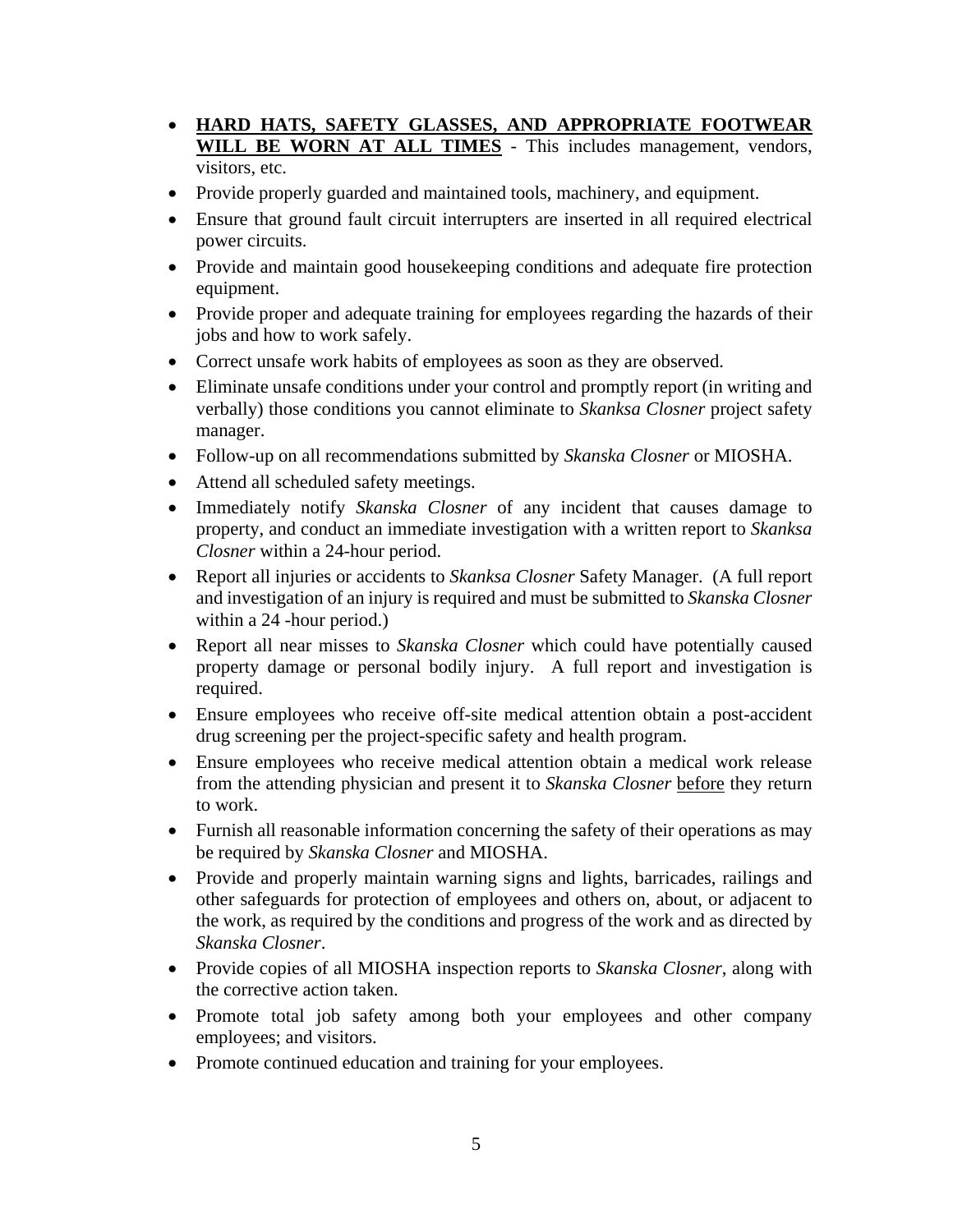• Conduct executive management audits of your employees and file those findings with *Skanska Closner* safety manager.

### **Pre-Task Planning**

One of the most effective methods and tools available to help supervisors protect the health and safety of their employees is a **Daily Hazard Analysis (DHA).** A DHA involves identifying the basic tasks of a job; determining any existing or potential hazards associated with each of the tasks; and then developing recommendations for eliminating or controlling each of those hazards. A DHA will be required each shift, before any major elements of work are performed, coordinating the efforts of subcontractors, trades people and other project personnel to ensure the common safety of all involved.

# **VII. DATA COLLECTION, MANAGEMENT, and MEASUREMENT**

*Skanka Closner* will establish a partnering employer Safety Performance Measurement Database. The database will track each partnering employer's actual recordable injury and illness performance on all *Skanka Closner* projects. The information collected will be used by *Skanksa Closner* to evaluate the partnering employer's safety performance with established project safety goals.

Safety Review Meetings will be held with partnering employer's executive management for, but not limited to, the following:

- $\bullet$  One (1) lost time injury.
- Two (2) or more recordable injuries or near misses.
- Property damage in excess of \$10,000.
- Failure to meet the requirements of the *Skanska Closner* site-specific safety and health program.
- Repeated written employee disciplinary notices for safety violations.
- 1. Baseline data will be collected that corresponds directly to all line items on the MIOSHA 300 Log. Project safety data including injury/illness logs and other project measurements will be provided to MIOSHA in the form of a monthly report to be submitted by the 15th day of the following month.
- 2. Near-miss data will be collected throughout the project. Full investigation with written report will be required for all near-misses. Near-miss data and the corrective action taken will be incorporated in the monthly and annual reports to MIOSHA.
- 3. All DART recordable injuries and illnesses will be reported to MIOSHA within 24 hours. A written report of the incident will be sent to MIOSHA within 3 days of the incident.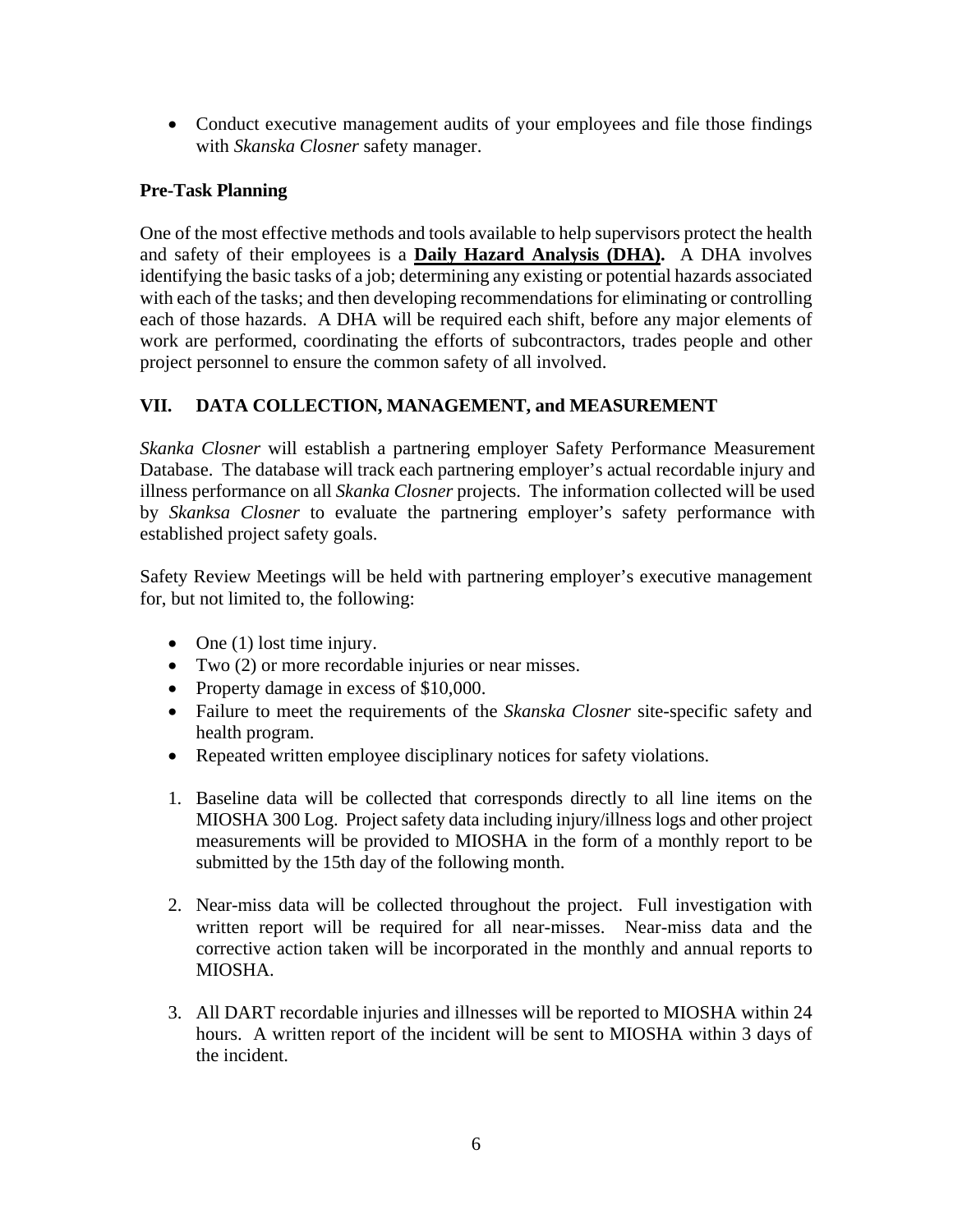### **VIII. EMPLOYEE INVOLVEMENT, SAFETY AWARENESS, MONITORING and POSTING**

Employees bring valuable skills and perspectives to the development stage of a partnership and participation is essential. Employee and organization involvement (e.g., union, employee safety and health committee) in the day-to-day implementation of worksite safety and health management systems and other comprehensive partnership activities is required.

All affected unions must be supportive of this comprehensive partnership to move forward. Labor organizations must be signatories to the partnership agreement or, alternatively, must indicate in writing their willingness for the partnership to precede but waive their opportunity to be a signatory.

Partnering employers must commit to incorporating high levels of employee involvement, both management and field staff, in their safety and health management system if such an element does not already exist.

### **1. Employee Responsibilities**

- Each employee is responsible for learning and abiding by those rules and regulations, which are applicable to the assigned tasks and for reporting observed hazards and near misses to his/her immediate supervisor. If the hazards are not corrected, the affected employee shall report the conditions to the *Skanska Closner* Safety Manager.
- NO EMPLOYEE SHALL BE REQUIRED OR KNOWINGLY PERMITTED TO WORK IN AN UNSAFE ENVIRONMENT. UNSAFE CONDITIONS WILL BE CORRECTED AND EMPLOYEES WILL BE ALLOWED TO WORK ONLY AFTER PROPER PRECAUTIONS HAVE BEEN TAKEN FOR THEIR PROTECTION. A PRE-TASK ANALYSIS MUST BE COMPLETED TO PERFORM TASKS IN HAZARDOUS AREAS.

### **2. Safety Meetings, Audits, and Training**

- The unions agree to participate and co-sponsor project-specific safety training events on a frequency of not less than a quarterly basis for the duration of this project.
- Daily safety audits by *Skanska Closner* safety team.
- Periodic site safety audits by *Skanska Closner*. A written summary of the audit will be provided. Partnering employers must abate hazards upon notification of results of the audit.
- All employers will conduct a daily safety audit and checklist, and submit to *Skanska Closner.*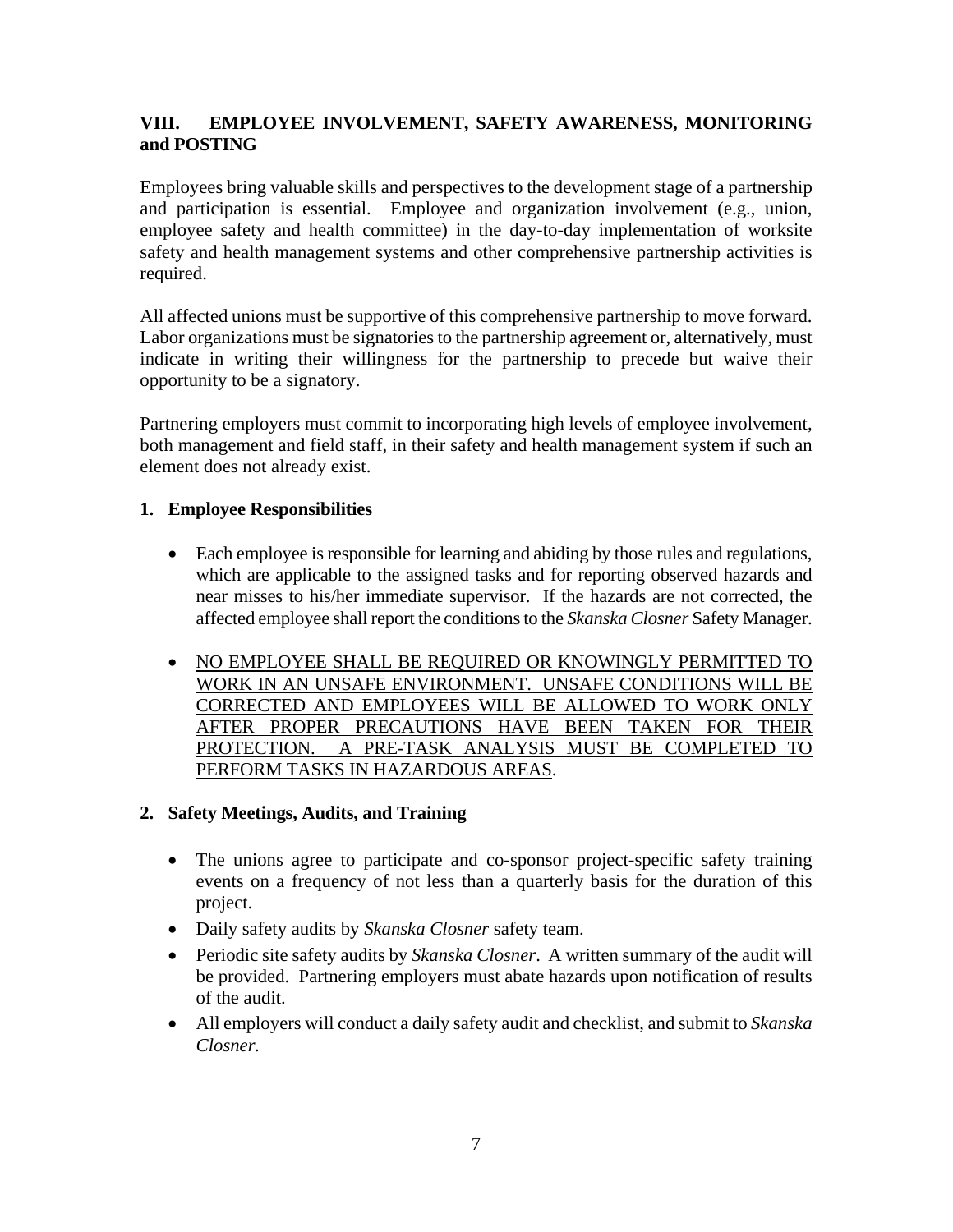- The MIOSHA CET job-site survey will include a walk-around at the project site and will provide a written summary as a result of the survey. CET will also review the most recent Skanska *Closner* audit and the corrective actions taken.
- Project statistics will be monitored, analyzed, trended, and presented on a monthly basis with specific recommended courses of actions if necessary. This does not preclude daily corrective actions from being directed.
- Tool Box Talks will be held with all employees on a weekly basis.
- A weekly safety meeting/ Project Safety Leadership Team meeting will be held with trade supervisors and union stewards/committee members to discuss relevant safety issues and concerns. Meeting minutes will be generated and distributed to all subcontractors on the project.
- Safety issues will be discussed at the weekly progress meeting with all subcontractors.
- Based on the results of site audits, *Skanska Closner* will conduct periodic safety and health training for partnering employers' supervisor(s) and employee(s).
- MIOSHA CET may be contacted for possible assistance in training. Partnering employer participation is required to garner the benefit of the MIOSHA CET resource.
- MIOSHA CET may conduct up to one job site survey per year during the course of the project. Frequency will be determined upon benefit to the project workforce. The surveys will be conducted during times when peak activity is taking place on the project, if possible.

### **3. Safety Awareness, Monitoring and Posting**

- A project safety orientation is required for all craft workers on the job which includes a project site orientation, project-specific safety video, testing at the completion of the session, and signed worker acknowledgement.
- A graduated scale for safety awareness for new workers will be implemented at the project for a minimum of one week.
- Safety pamphlets, signs, banners, vests and hard hat stickers promoting a safe work site shall be provided by prime contractor.
- A disciplinary action policy will be strictly enforced as part of the *Skanska Closner* Site-Specific Safety and Health Program.
- Jobsite statistics are to be posted and distributed to all parties involved.
- A project safety board will be located at the entrance to the jobsite or other high foot traffic area.
- Safety suggestion boxes will be provided to allow for employee anonymity suggesting increased safety awareness and positive change.

# **IX. STAKEHOLDER INVOLVEMENT**

The MIOSHA Leadership, *Skanska Closner* and project leadership, partnering unions, and the partnering employers of the *Marquette Replacement Hospital*, have developed this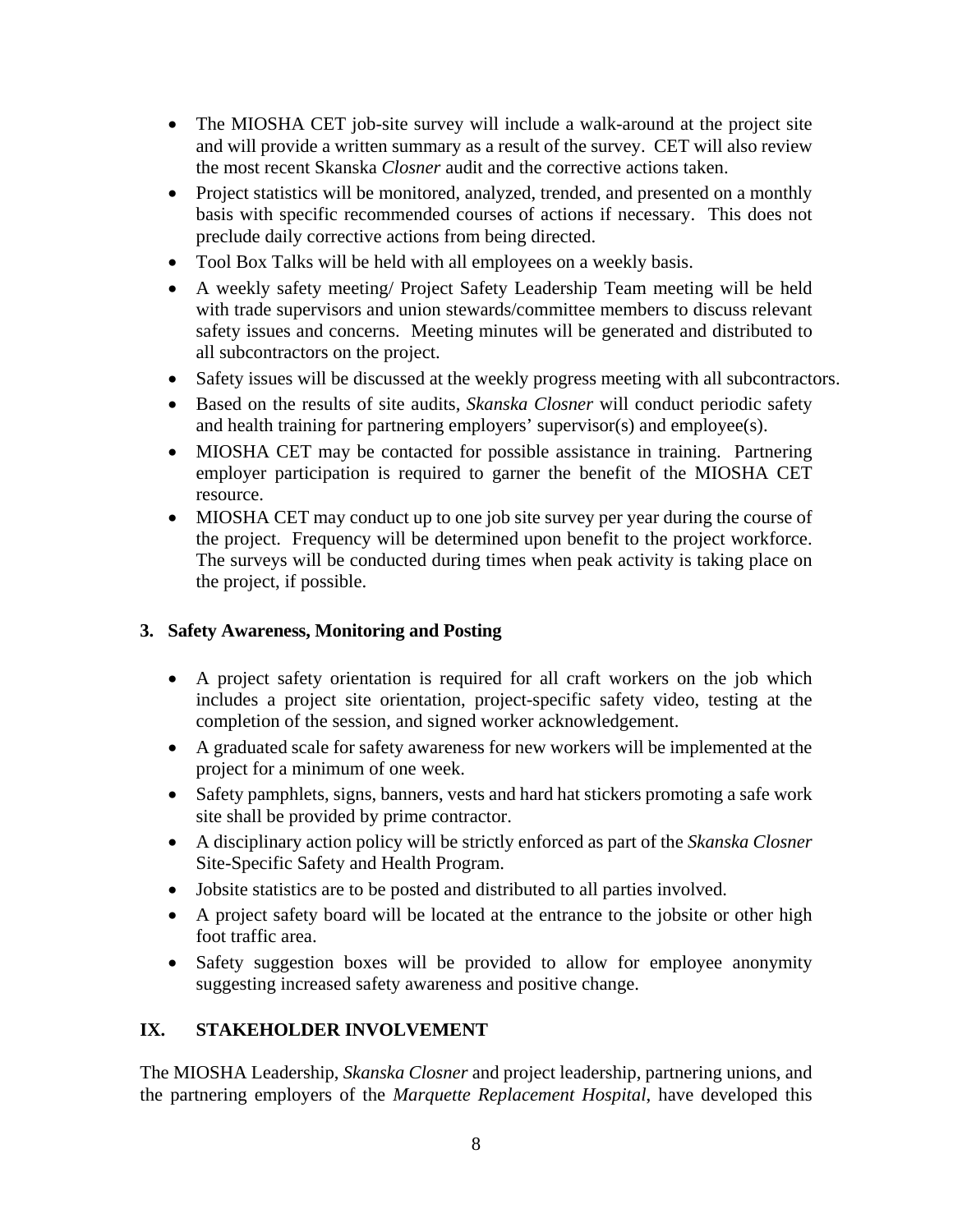agreement to promote a safe work place. Involvement, input, and participation by all partners' and stakeholders will be key to the success of this partnership.

The Supporting Partners' involvement will be limited to their endorsement of and approval for this partnership to proceed. It is not anticipated nor is it expected that the Supporting Partners will be responsible for the elements listed within this partnership agreement.

# **X. MIOSHA INSPECTIONS**

This partnership does not preclude employees and/or employers from exercising any right provided under the MIOSH Act (Act 154 of 1974, as amended), nor does it abrogate any responsibility to comply with the Act. MIOSHA inspections to investigate employee complaints, referrals, serious injuries or fatalities, and National or State emphasis programs are also not precluded by this agreement. All partnering employers remain subject to MIOSHA inspections and investigations in accordance with established agency policy and procedures.

- 1. MIOSHA will conduct not more than one (1) programmed compliance inspection annually during the course of the project.
- 2. MIOSHA programmed compliance inspections will focus on Strategic Plan and serious hazard issues including the following:
	- a) Fall hazards
	- b) Electrical hazards
	- c) Caught between/crushed by hazards
	- d) Struck by hazards
	- e) Lifting and rigging hazards
	- f) Confined space hazards
	- g) Noise hazards
	- h) Air contaminant hazards
- 3. The focus areas listed in a) through h) above would be addressed through review of applicable standards, rather than separately created protocols.
- 4. MIOSHA would agree to not issue citations for violation conditions determined to be of an "other than serious" nature at the time of the inspection, if abated by the closing conference of the inspection.
- 5. Complaints and referrals will be handled in accordance with established MIOSHA procedures. However, complaints and referrals deemed to be of an "other-thanserious" nature will typically be handled by letter or phone/fax procedures.
- 6. MIOSHA's discretion to investigate employee complaints, serious injuries or fatalities, and National or State emphasis programs is not precluded by the agreement.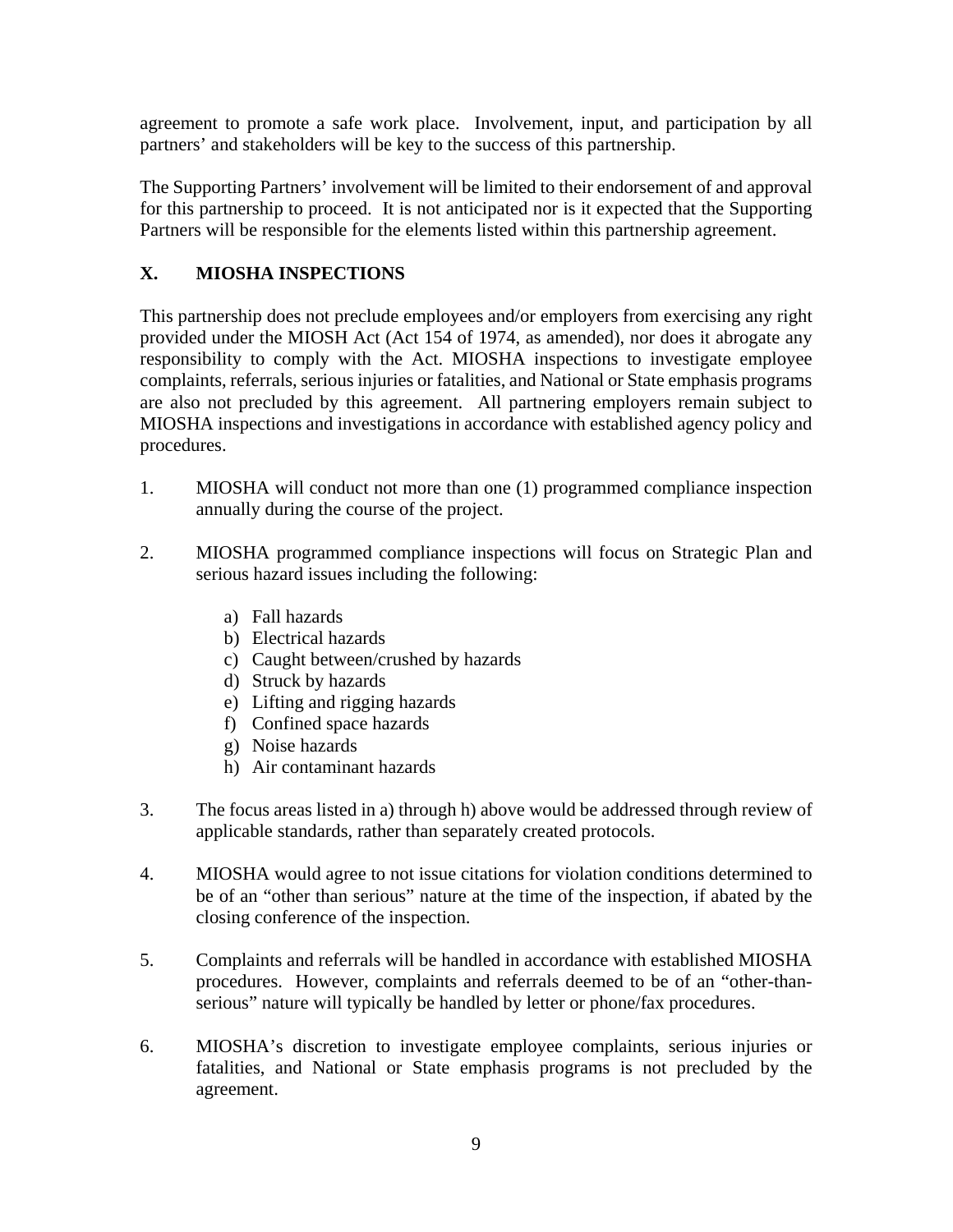The partnering employers of this agreement agree to facilitate the inspection process by providing MIOSHA staff access to the worksite injury and illness reports related to the focus areas listed in number 2 above. The MIOSHA compliance officer will review the record keeping information, conduct a walk through inspection, and interview workers in accordance with MIOSHA inspection policy and procedures.

# **XI. VERIFICATION**

Verification of health and safety progress is a multi-step process, which may include but not limited to:

- Data collection and analyses.
- Monthly and annual project reports provided to MIOSHA.
- MIOSHA compliance inspection(s).
- MIOSHA CET site surveys.
- 1. All partnering employers remain subject to MIOSHA inspections and investigations in accordance with established agency procedures.
- 2. All partners' employees and/or employee representatives will be involved in verification inspections as required. At a minimum, the inspection procedures outlined above (Section X.) must afford employees all statutory rights pertaining to participation in inspections.
- 3. Partners may use internal resources or private consultants to conduct worksite assessments. However, this does not take the place of MIOSHA focused compliance inspections.

# **XII. ADVANTAGES**

Advantages will include focused inspections for construction partnerships. The focused inspection should result in shorter inspections. For MIOSHA, this partnership will demonstrate proactive measures in providing safety and health workplace strategies. Furthermore, MIOSHA should also benefit from leading edge technologies, health and safety research, and the identification of emerging issues generated at the *Marquette Replacement Hospital*. The *Marquette Replacement Hospital* can also be used as a pilot for MIOSHA to spread this concept to other construction companies. Finally, all parties should benefit from positive collaborative information relative to the partnership and whenever health and safety problems are identified and resolved.

### **XIII. KNOWLEDGE AND TECHNOLOGY TRANSFER**

Upon request of MIOSHA, representatives of *Skanska Closner* may participate in discussing the aspects of the comprehensive partnership with committees and at conferences, on general safety and health topics and on specific safety procedures that were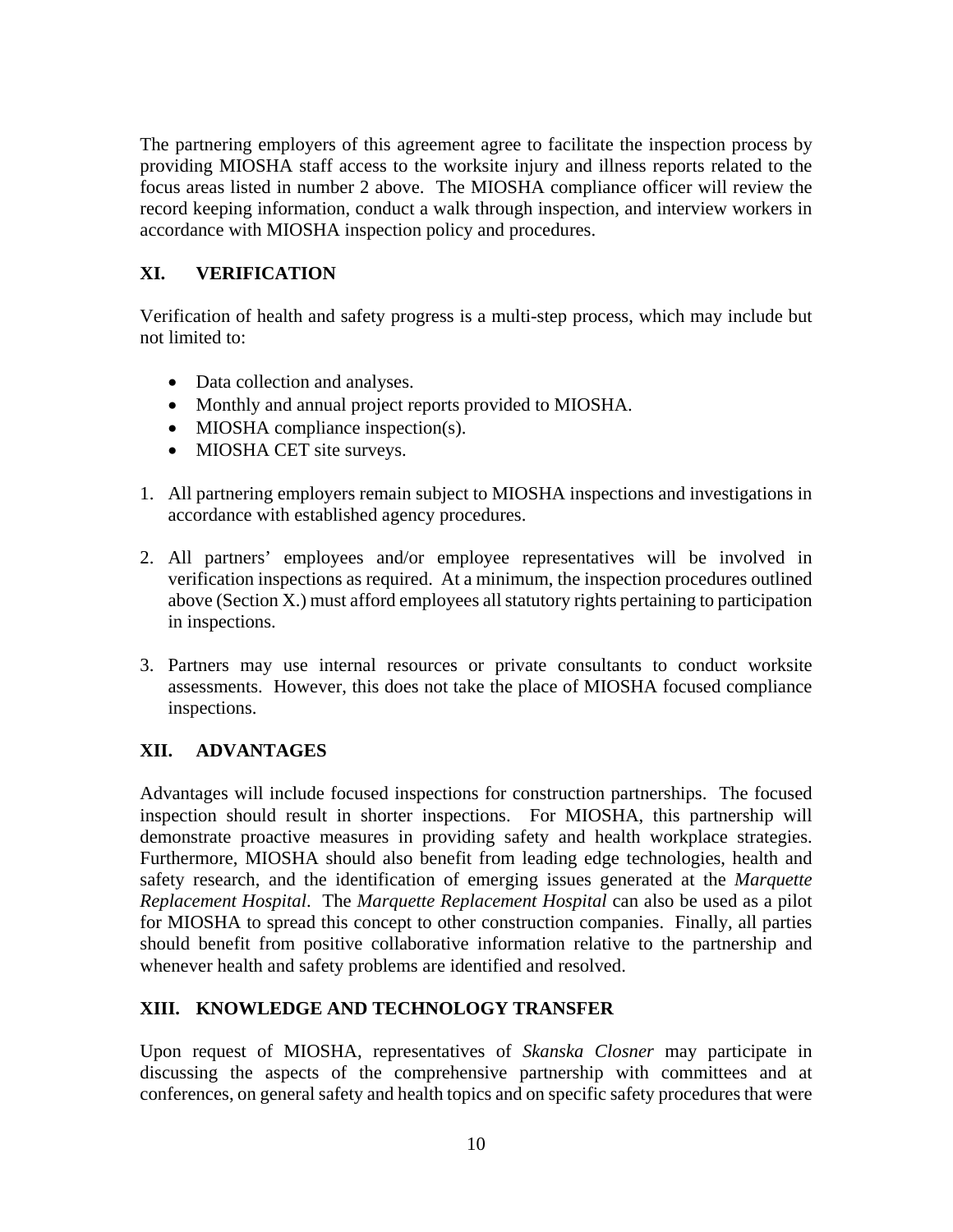used to further health and safety on the *Marquette Replacement Hospital*. This agreement will continue these actions and expands others such as alerts on new health and safety issues that may occur during the construction process on the job. Skanska Closner, partnering unions and employers may also be asked to review and or pilot applicable proposed MIOSHA safety and health standards/guidelines and provide an evaluation to other stakeholders which, among other things, assesses the cost benefit of utilizing the proposed MIOSHA standards/guidelines.

# **XIV. EVALUATION REPORT**

A self-assessment report that gauges the effectiveness of the MIOSHA partnership will be completed by the Prime Contractor every three (3) years or at the completion of the project, whichever is first. This assessment will be completed using the MIOSHA Partnership Evaluation Report format.

# **XV. INITIATION AND TERMINATION OF AGREEMENT**

The partnership agreement is effective on the date of signing and will be in effect for the duration of the project (or three (3) year maximum). At least six months prior to the termination of the agreement, the parties will meet to confer and to evaluate the partnership successes and deficiencies (and possible extension). Without regard to project duration, any of the parties can terminate the agreement within thirty days after notification of the parties of a change in conditions or irreconcilable differences.

# **XVI. ACCEPTANCE OF AGREEMENT**

The provisions and acceptance of this agreement identified herein shall not modify any legal or contractual rights and remedies. Additionally, collective bargaining, union agreements, and jurisdiction shall not be modified by this partnership. All affected unions must be supportive of this Comprehensive Partnership to move forward. Labor organizations must be signatories to the partnership agreement or, alternatively, must indicate in writing their willingness for the partnership to proceed but waive their opportunity to be a signatory.

Acceptance of the terms of this agreement may be accomplished by executing this Agreement.

No modification of the terms of this Agreement shall be valid unless MIOSHA and *Skanska Closner* agree to such modifications in writing.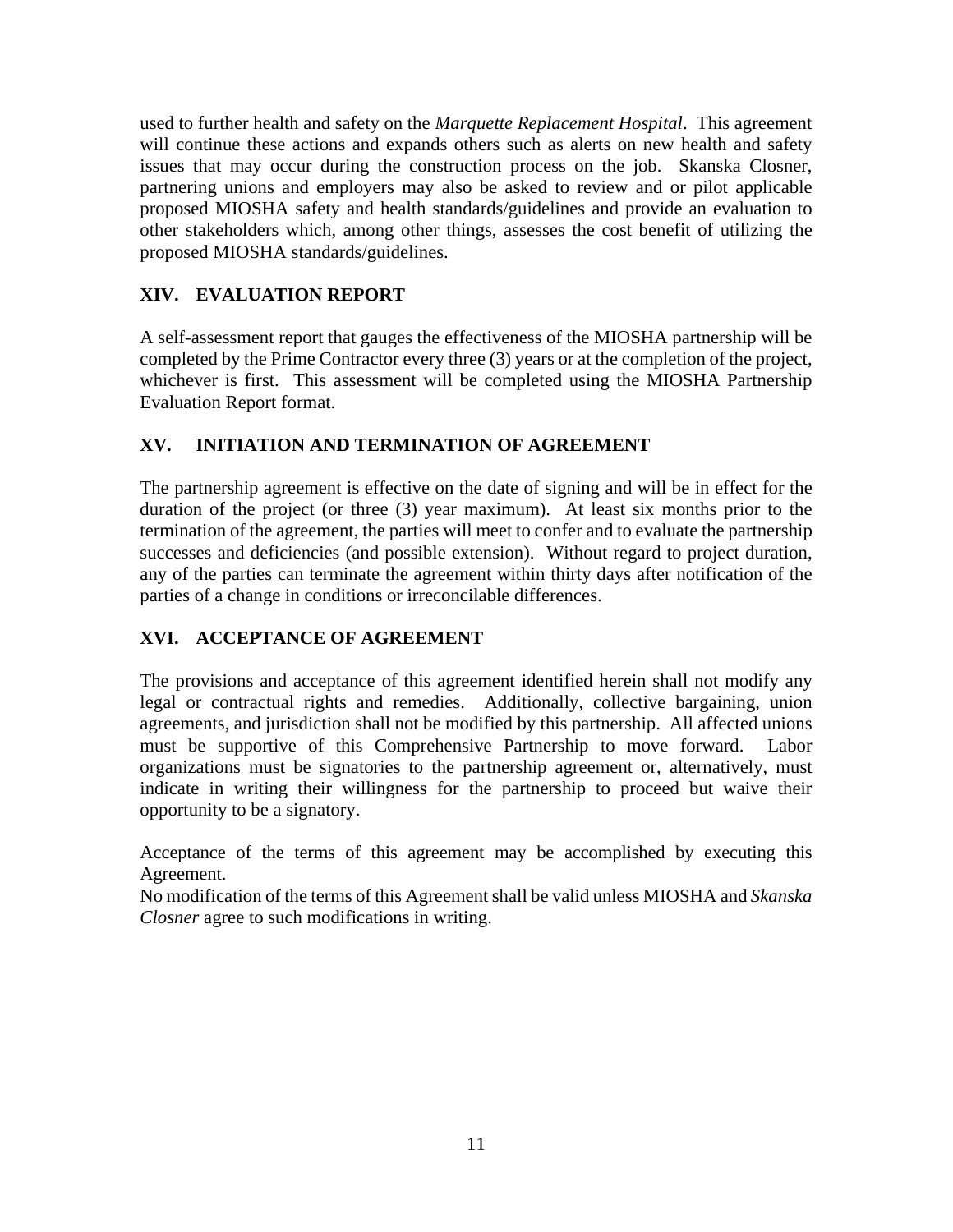### **Accepted**

Michigan Occupational Safety and Health Administration (MIOSHA)

| <b>Authorized Signature</b> |                                                                 |
|-----------------------------|-----------------------------------------------------------------|
| By:                         |                                                                 |
| Title:                      | Barton G. Pickelman, CIH<br><b>MIOSHA</b> Director              |
| Date:                       |                                                                 |
|                             | Michigan Occupational Safety and Health Administration (MIOSHA) |
| <b>Authorized Signature</b> |                                                                 |
| By:                         |                                                                 |
| Title:                      | Lawrence Hidalgo, Jr.<br><b>CSHD</b> Director                   |
| Date:                       |                                                                 |
| <b>Accepted</b>             |                                                                 |
|                             | Skanska Closner a Joint Venture                                 |
| <b>Authorized Signature</b> |                                                                 |
| By:                         |                                                                 |
| Title:                      |                                                                 |
| Date:                       |                                                                 |
| <b>Accepted</b>             |                                                                 |
|                             | U.P. Building & Construction Trades Council                     |
| <b>Authorized Signature</b> |                                                                 |
| By:                         |                                                                 |
| Title:                      |                                                                 |

Date: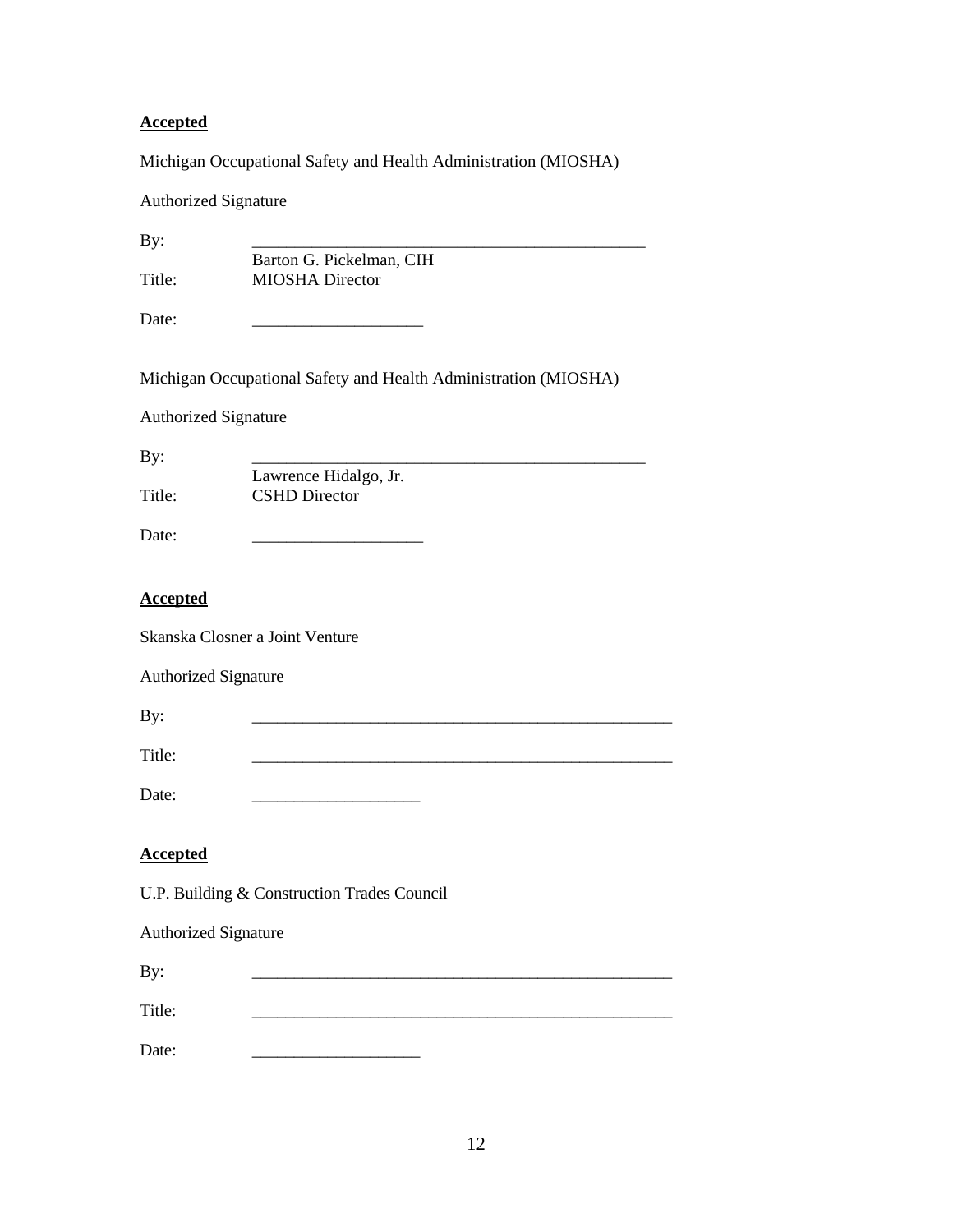| <b>Accepted</b>              |                                                   |
|------------------------------|---------------------------------------------------|
| Oberstar, Inc.               |                                                   |
| Authorized Signature         |                                                   |
| By:                          |                                                   |
| Title:                       |                                                   |
| Date:                        | <u> 1980 - Johann Barbara, martxa alemaniar a</u> |
| <b>Accepted</b>              |                                                   |
| Miron Construction Co., Inc. |                                                   |
| Authorized Signature         |                                                   |
| By:                          |                                                   |
| Title:                       |                                                   |
| Date:                        |                                                   |
| <b>Accepted</b>              |                                                   |
|                              | Closner Construction and Sales, Inc.              |
| Authorized Signature         |                                                   |
| By:                          |                                                   |
| Title:                       |                                                   |
| Date:                        |                                                   |
| <b>Accepted</b>              |                                                   |
| AZCO, Inc.                   |                                                   |
| <b>Authorized Signature</b>  |                                                   |
| By:                          |                                                   |
| Title:                       |                                                   |
| Date:                        |                                                   |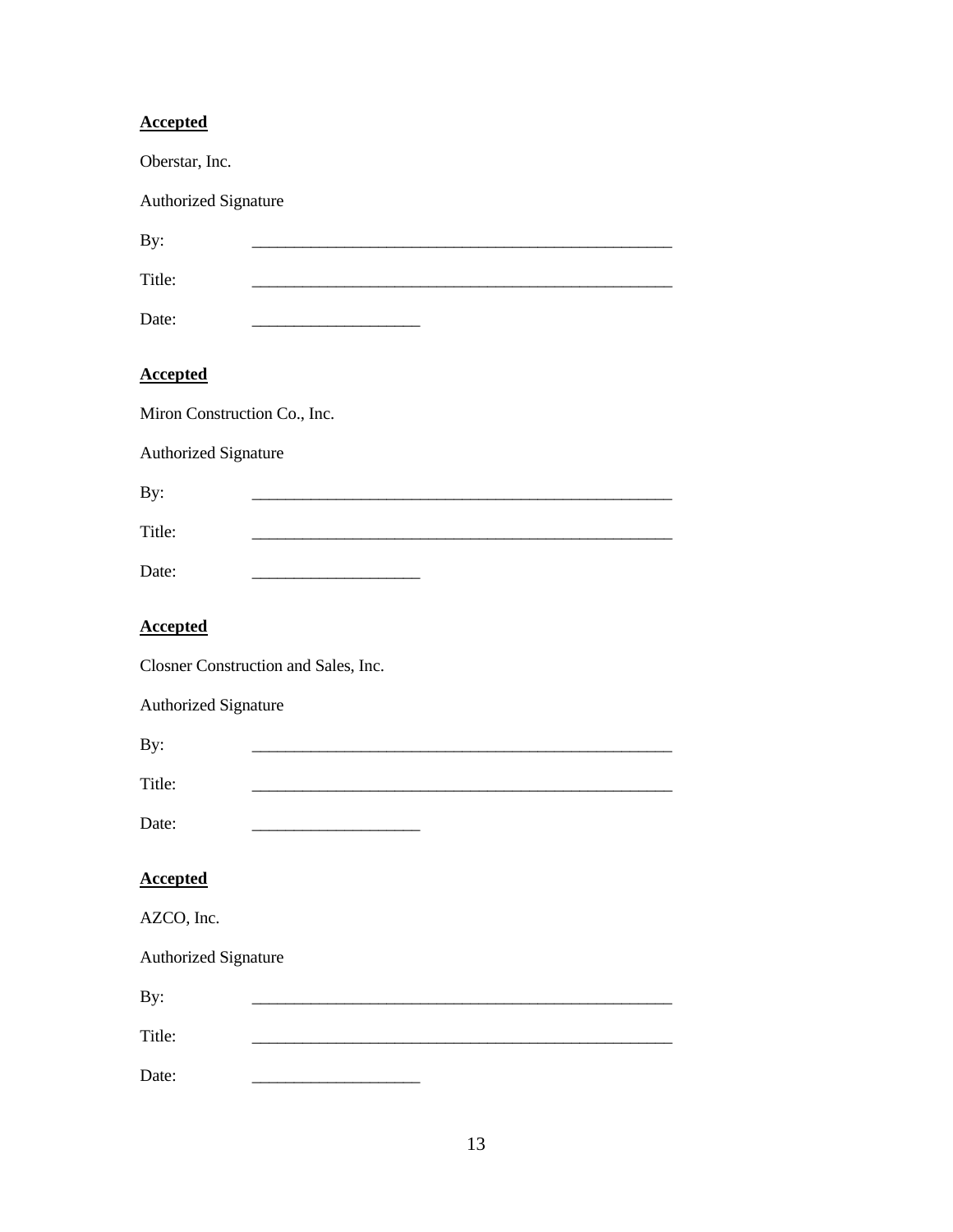# **Accepted**

| Bell Roofing Company, Inc.     |                                         |
|--------------------------------|-----------------------------------------|
| Authorized Signature           |                                         |
| By:                            |                                         |
| Title:                         |                                         |
| Date:                          |                                         |
| <b>Accepted</b>                |                                         |
| H.J. Martin & Son, Inc.        |                                         |
| Authorized Signature           |                                         |
| By:                            |                                         |
| Title:                         |                                         |
| Date:                          | <u> 1989 - Johann Barbara, martin a</u> |
| <b>Accepted</b>                |                                         |
| Hooper Corporation             |                                         |
| Authorized Signature           |                                         |
| By:                            |                                         |
| Title:                         |                                         |
| Date:                          |                                         |
| <b>Accepted</b>                |                                         |
| Van Ert Electric Company, Inc. |                                         |
| <b>Authorized Signature</b>    |                                         |
| By:                            |                                         |
| Title:                         |                                         |
| Date:                          |                                         |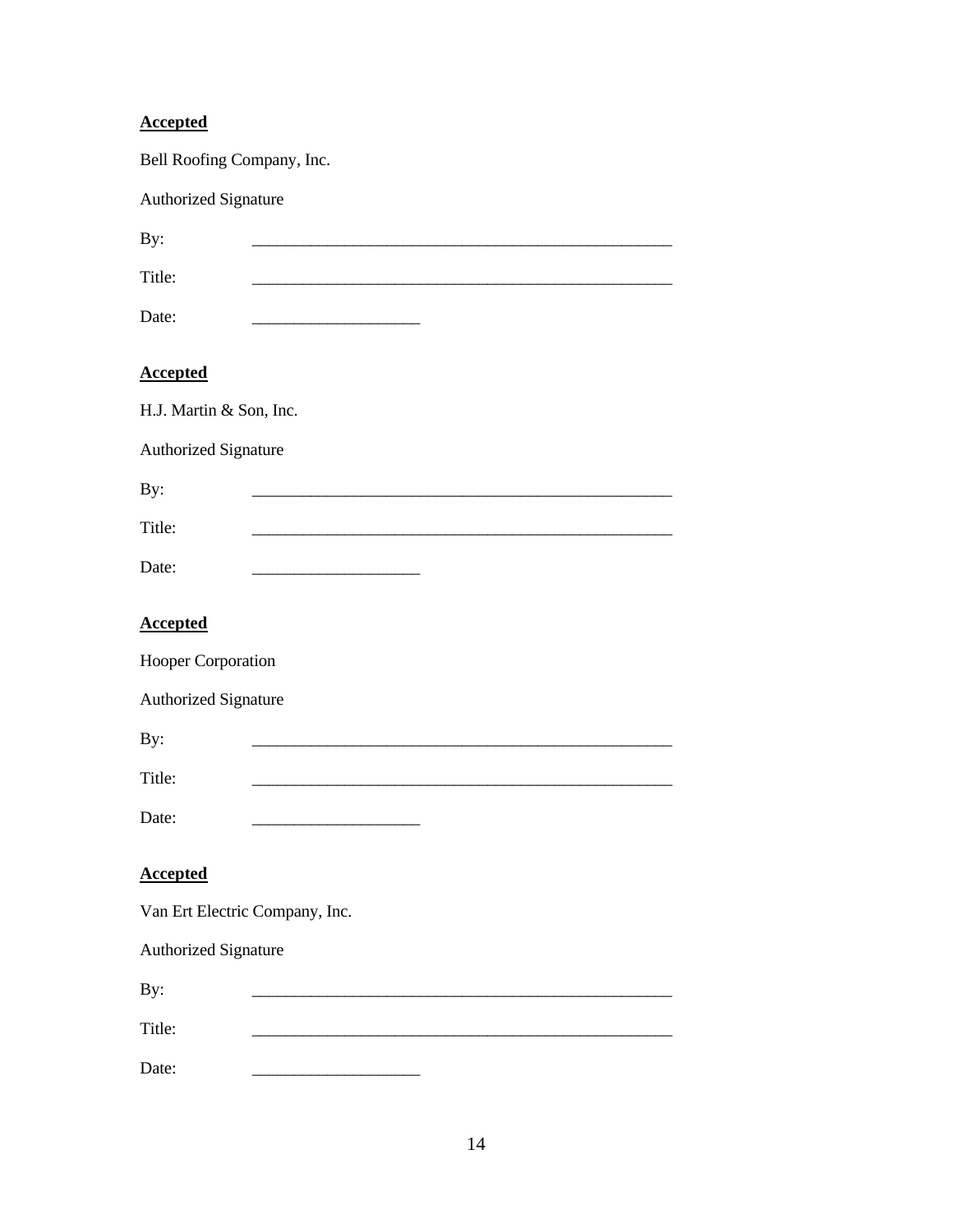#### **Accepted**

Oberstar, Inc.

Authorized Signature. By: S'<br>RESIDENT-OPS VICE Title: Date:

# Accepted

Miron Construction Co., Inc.

| Authorized Signature |                 |
|----------------------|-----------------|
| By:                  | evin Hildebrant |
| Title:               | Risk Monagamt   |
| Date:                | 6 /b            |

#### **Accepted**

Authorized Signature

Closner Construction and Sales, Inc.

By:

Title:

Date:

#### **Accepted**

| AZCO. Inc. |  |
|------------|--|
|            |  |

Authorized Signature

| By:    |    |        |  |
|--------|----|--------|--|
| Title: |    |        |  |
| Date:  | ٠. | $\sim$ |  |

سرے میر د

15/2016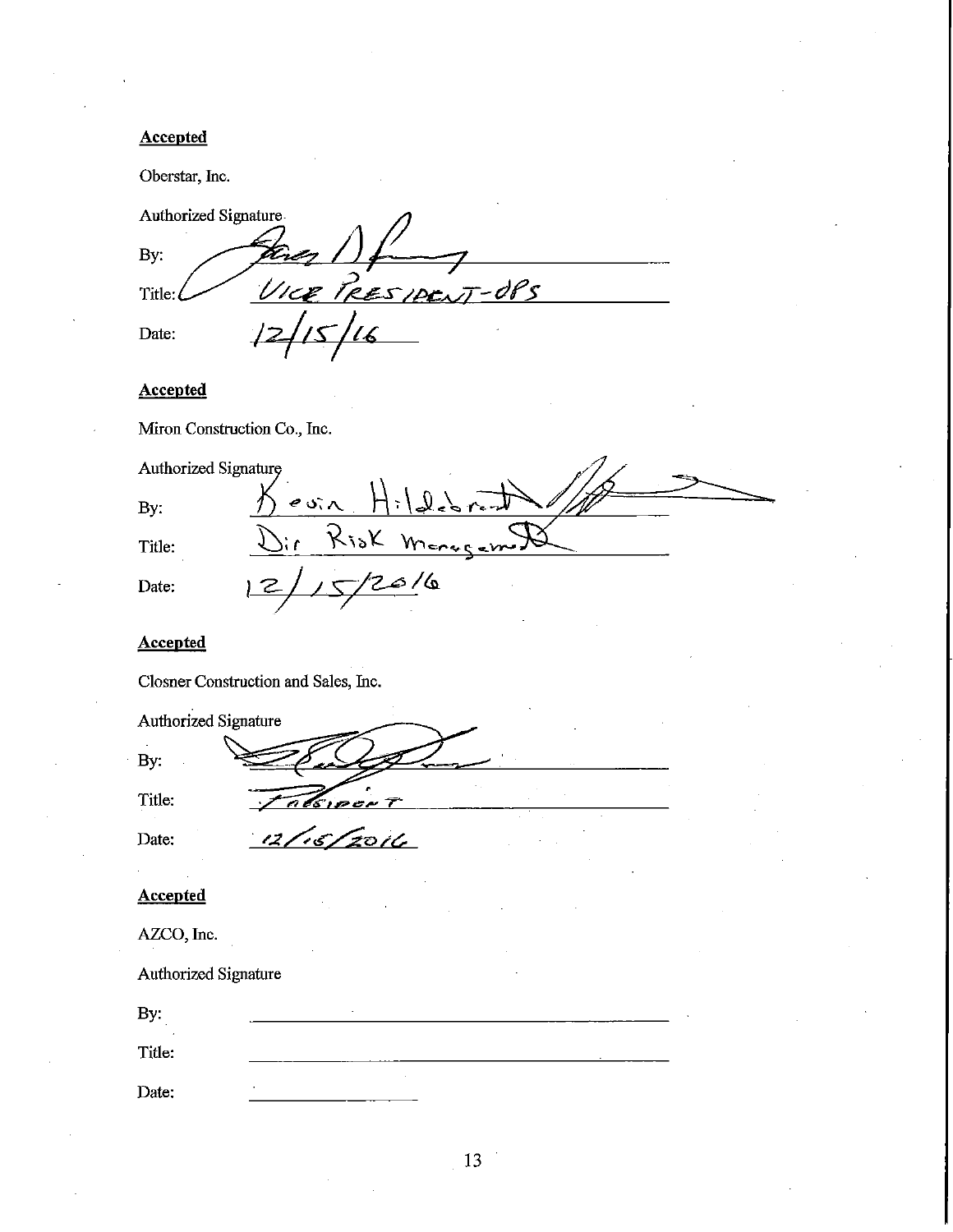| By:                               |
|-----------------------------------|
| Title:                            |
| Date:                             |
| <b>Accepted</b>                   |
| AZCO, Inc.                        |
| Authorized Signature              |
| By:                               |
| Title:                            |
| Date:                             |
|                                   |
| <b>Accepted</b>                   |
| Bell Roofing Company, Inc.        |
| Authorized Signature              |
| awa<br>heri<br>By:                |
| <u>resident</u><br>Title:         |
| <u>12-6-2016</u><br>Date:         |
| <b>Accepted</b>                   |
| H.J. Martin & Son, Inc.<br>$\sim$ |
| Authorized Signature              |
| By:                               |
| Title:                            |
| Date:                             |
| Accepted                          |
| Hooper Corporation                |
| Authorized Signature              |
| By:                               |
|                                   |